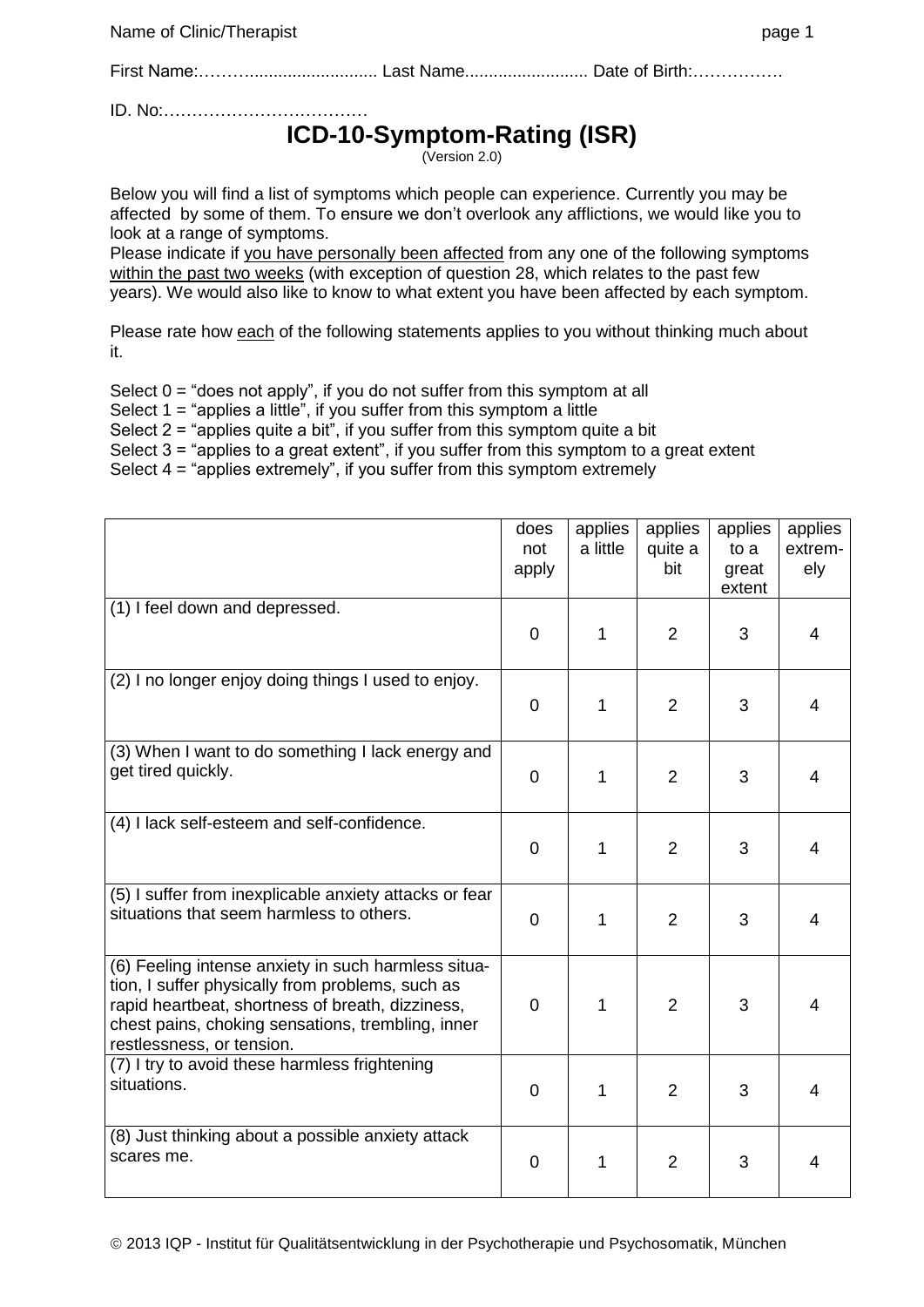First Name:………........................... Last Name.......................... Date of Birth:…………….

ID. No:………………………………

|                                                                                                                                    | does<br>not<br>apply | applies<br>a little | applies<br>quite a<br>bit | applies<br>to a<br>great<br>extent | applies<br>extrem-<br>ely |
|------------------------------------------------------------------------------------------------------------------------------------|----------------------|---------------------|---------------------------|------------------------------------|---------------------------|
| (9) I suffer from recurring, seemingly senseless<br>thoughts or actions which I cannot stop (such as<br>excessive hand washing).   | 0                    | 1                   | $\overline{2}$            | 3                                  | 4                         |
| (10) I try to resist recurring, seemingly senseless<br>thoughts and actions, but often don't succeed.                              |                      | $\mathbf{1}$        | 2                         | 3                                  | 4                         |
| (11) I suffer from upsetting, seemingly pointless<br>thoughts and actions that interfere with my<br>everyday life.                 |                      | $\mathbf 1$         | $\overline{2}$            | 3                                  | 4                         |
| (12) I feel the need to see a doctor about<br>inexplicable physical problems.                                                      | $\mathbf 0$          | 1                   | $\overline{2}$            | 3                                  | 4                         |
| (13) I worry about having a serious physical<br>illness.                                                                           | $\mathbf 0$          | 1                   | 2                         | 3                                  | 4                         |
| (14) Several doctors have assured me that I'm not<br>seriously ill, but I have a hard time believing them.                         | $\overline{0}$       | 1                   | $\overline{2}$            | 3                                  | 4                         |
| (15) I control my weight with low-calorie foods, by<br>vomiting, with drugs (such as laxatives), or through<br>extensive exercise. | $\overline{0}$       | 1                   | $\overline{2}$            | 3                                  | 4                         |
| (16) I think a lot about food and worry constantly<br>about gaining weight.                                                        | $\mathbf 0$          | 1                   | $\overline{2}$            | 3                                  | 4                         |
| (17) I spend a lot of time thinking of ways to lose<br>weight.                                                                     | $\mathbf 0$          | 1                   | $\overline{2}$            | 3                                  | 4                         |
| (18) I have a difficult time concentrating.                                                                                        | $\overline{0}$       | $\mathbf{1}$        | $\overline{2}$            | 3                                  | $\overline{4}$            |
| (19) I think about committing suicide.                                                                                             | $\mathbf 0$          | 1                   | 2                         | 3                                  | 4                         |
| (20) I have problems sleeping.                                                                                                     | $\mathbf 0$          | $\mathbf 1$         | $\overline{2}$            | 3                                  | 4                         |
| (21) My appetite is diminished.                                                                                                    | $\mathbf 0$          | $\mathbf{1}$        | $\overline{2}$            | 3                                  | $\overline{4}$            |
| (22) I keep forgetting things.                                                                                                     | 0                    | 1                   | $\overline{2}$            | 3                                  | 4                         |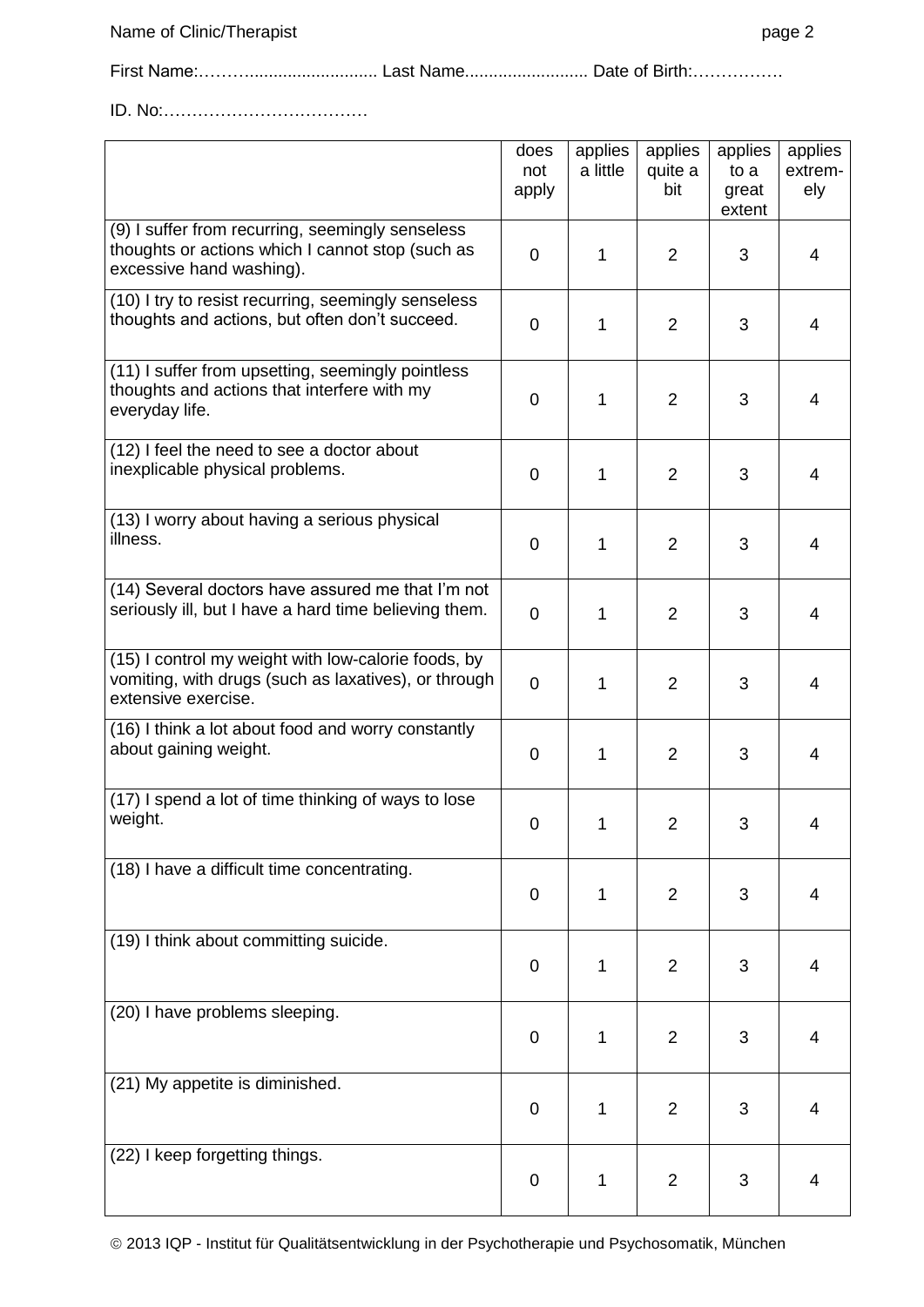First Name:………........................... Last Name.......................... Date of Birth:…………….

ID. No:………………………………

|                                                                                                                                                                            | does<br>not<br>apply | applies<br>a little | applies<br>quite a<br>bit | applies<br>to a<br>great<br>extent | applies<br>extrem-<br>ely |
|----------------------------------------------------------------------------------------------------------------------------------------------------------------------------|----------------------|---------------------|---------------------------|------------------------------------|---------------------------|
| (23) I suffer from recurring dreams or flashbacks of<br>horrible events.                                                                                                   | $\overline{0}$       | 1                   | $\overline{2}$            | 3                                  | 4                         |
| (24) I experience mental difficulties due to intense<br>stress (such as being seriously ill, losing my job, or<br>separating from my partner).                             | $\overline{0}$       | 1                   | $\overline{2}$            | 3                                  | 4                         |
| (25) I no longer perceive my feelings and<br>experiences as my own.                                                                                                        | $\overline{0}$       |                     | $\overline{2}$            | 3                                  | 4                         |
| (26) The people and environment around me<br>appear unreal, distant, and lifeless to me.                                                                                   | $\Omega$             | 1                   | 2                         | 3                                  | 4                         |
| (27) I have difficulties engaging in sexual activities.                                                                                                                    | $\overline{0}$       | 1                   | $\overline{2}$            | 3                                  | 4                         |
| (28) I've changed significantly over the past years<br>after having experienced an extremely stressful<br>event (such as a head injury, a wartime experience<br>or abuse). | $\overline{0}$       | 1                   | $\overline{2}$            | 3                                  | 4                         |
| (29) I have a problem with my sexual preferences.                                                                                                                          | 0                    |                     | $\overline{2}$            | 3                                  | 4                         |

## **Thank you for your cooperation!**